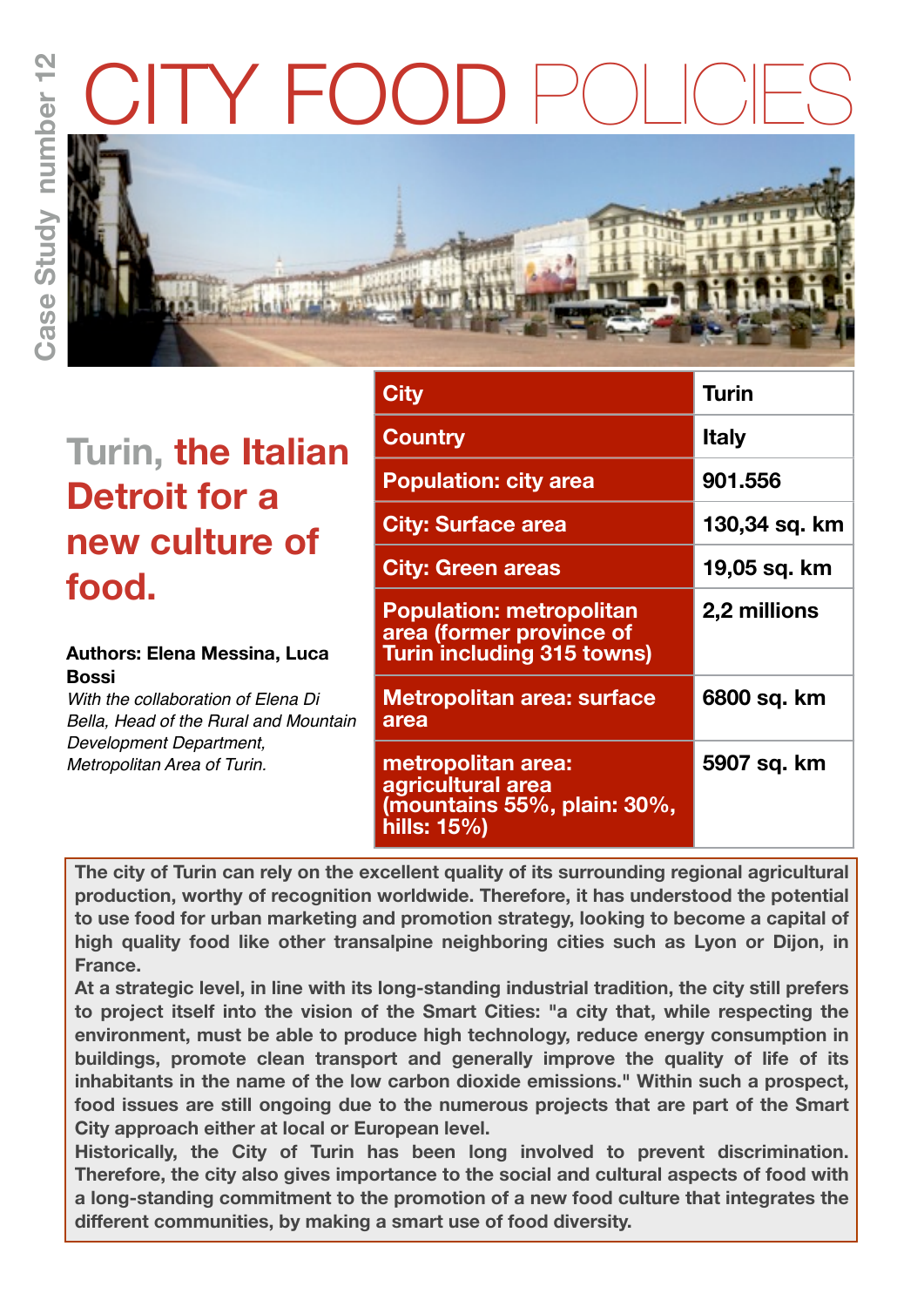## **An industrial city undergoing transition to a new personality**

The City of Turin represents one of modern Europe's most impressive stories of urban transformation. Situated in the Piedmont region in the north-west of the country, Turin is Italy's fourth largest city (33).

After the lowering of the population due to the industrial crisis, in the last ten years, the city of Turin has seen a demographic growth, reaching a peak of 901.556 inhabitants, where 140.138 of foreign nationalities. Among the nationalities mainly residing in Turin there are Romanians (55.333), Moroccans (19.892), Peruvians (9.390), Chinese (7.128), Albanians (6.093), Moldovans (4.860), Egyptians (4.779), Nigerians (4.277), and Filipinos (3.752). If we consider the metropolitan area, the total amount of the population may reach 1.700.000 people.

The history of Turin's recent economic development is as directly as inextricably linked to the automotive sector (in particular the known Fiat Corporation). In 1911, the sector employed about a third of the city's total manufacturing workforce and in the late 1960s, the company Fiat produced almost the 95% of all Italian cars, becoming later such a dominant force in the city that Turin was the model of a "one company town".

A combination of the 1973 global oil shock, overseas competition, inflation, caused the automobile sector to collapse, and with it the rest of the Turin's economy as Turin plunged into crisis. As a result of this new situation, strong mayoral leadership during the 1990s, through the launch of its first Strategic Plan in 2000 and the hosting of the Winter Olympic Games in 2006, tried to transform Turin into a thriving modern metropolis built around science, culture, creativity, design and technology. In particular, the Strategic Plan involved institutions, political representatives, the economic world and society as a whole in a project to redefine the city's identity, pinpointed a shared vision of social and economic development and suggesting a vision for the future.

During the period between 2008 and 2010 Turin hosted the XXIII World Congress of Architecture, the Turin Film Festival, the Euroscience Open Forum, the European Book Fair, the international arts fair "Artissima", as well as the slow food fair "Terra Madre". Such international positioning has been viewed as an important recovery device for Turin, particularly as an answer versus crisis. However, despite delivering a package of creative and practical responses to the acute

negative impacts of the downturn during late 2008 and throughout 2009, Turin's future remains uncertain.

Amongst other factors, the city's dialogue with higher-tiers of government to facilitate the delivery of much needed infrastructural improvements to support the implementation of the city's new economic development strategy have been enhanced.

Former Italy's first capital, Turin is recognised as a capital of taste due to its local gastronomy, characterized by sobriety and refinement. Downtown, numerous elegant restaurants and historical cafés along the streets and squares propose local recipes made of aperitifs based on vermouth and grissini (a speciality of bread sticks), typical dishes such as "bagna caôda", agnolotti, mixed fries, cheeses, zabaglione, gianduiotto (speciality of chocolate) and bicerin (traditional beverage made with coffee). Indeed the industrialised Turin is located in a farming region. Piedmont agriculture can be divided into different sectors: commodities, characterized by poorly differentiated, intensive production, mostly cattle and cereals, localized in the plain; regional productions, produced and consumed locally, (mostly fresh vegetables), specialities, highly territorialized productions, often subject to certifications of quality (wine, meat, truffles, cheese) and finally marginal productions, located in the mountain areas. Indeed, in the last years, Piedmont has been recognized as one of the most "quality oriented" territory of food within the Italian context.

#### **To go further:**

Province of Turin: [http://www.provincia.torino.gov.it/speciali/2013/](http://www.provincia.torino.gov.it/speciali/2013/actt/dwd/def/4_C4.pdf) [actt/dwd/def/4\\_C4.pdf](http://www.provincia.torino.gov.it/speciali/2013/actt/dwd/def/4_C4.pdf) . [http://www.provincia.torino.gov.it/europa/europa/](http://www.provincia.torino.gov.it/europa/europa/progetti_europa/prog_agricoltura/ACTT) [progetti\\_europa/prog\\_agricoltura/ACTT.](http://www.provincia.torino.gov.it/europa/europa/progetti_europa/prog_agricoltura/ACTT) [http://www.provincia.torino.gov.it/speciali/2013/](http://www.provincia.torino.gov.it/speciali/2013/actt/atti.htm) [actt/atti.htm.](http://www.provincia.torino.gov.it/speciali/2013/actt/atti.htm) [http://www.comune.torino.it/regolamenti/](http://www.comune.torino.it/regolamenti/363/363.htm) [363/363.htm.](http://www.comune.torino.it/regolamenti/363/363.htm)

Slow Food: <http://www.slowfood.com/international/7/history>

Torino Internazionale (n.d.), The Plan The Association Activities Prospects [http://siteresources.worldbank.org/](http://siteresources.worldbank.org/INTMNAREGTOPURBDEV/Resources/Turin_March2006.pdf) [INTMNAREGTOPURBDEV/Resources/](http://siteresources.worldbank.org/INTMNAREGTOPURBDEV/Resources/Turin_March2006.pdf)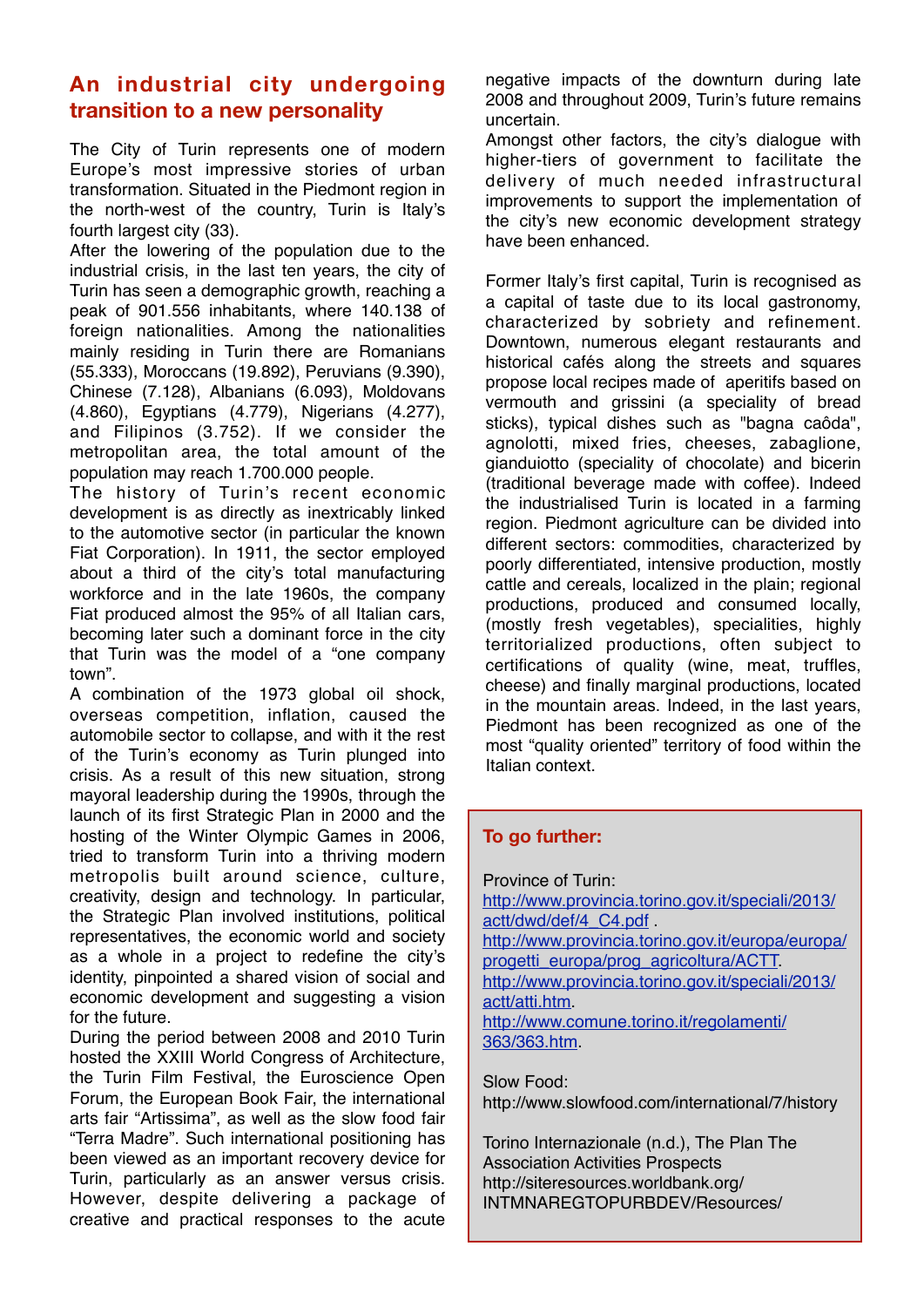### **Starting point and milestones**

As described above, by the early 1990s Turin was in crisis as the level of unemployment had risen to nearly 13% (33). Three critical strategic projects were developed in order to transform Turin's economic situation:

- The 1995 Urban Plan, for the re-configuration of the fragmented industrial city which had developed around the Fiat factories;
- The 2000 Strategic Plan, a set of integrated and coherent documents and actions that sets collaboratively-determined objectives relating to the future of a city's economy to be implemented by 2011.
- The 2006 2nd Strategic Plan, to monitor and improve previous actions and to encourage public participation.

• While the 1995 Urban Plan was concerned with the railway lines improvement, the re-use of industrial brownfield and the environmental requalification, the first and the second Strategic Plans referred to a broad set of differing methods. The good practices promoted by the Plans were mainly represented by the enhancement of Turin as a city of tourism and culture and the promotion of mega-events, such as the Olympic Winter Games, during 2006, through which the City saw \$ 1.02 billion investment into the city's infrastructure platform (34). The strategic plan also underlined the necessity to promote the use of local resources in order to promote sustainability. The local resources have to be acknowledged by the local actors; otherwise, they do not exist and cannot be inserted in the valorisation circuit.

Moreover, the City of Turin is prospecting to become a "smart city" according to the European initiative Smart Cities & Communities. The Turin Smart City project is in continuity with the approval of TAPE – Turin Action Plan for Energy, a program to reduce CO2 emissions by 40% by 2020. The plan is one of the actions required by the participation of the city to the Covenant of Mayors, an initiative of the European Commission, signed by the City in 2009. The Smart city program lead to a series of local, national and European projects all fitting with the definition of [smart cities.](http://www.torinosmartcity.it/english-version/)

After the first and the second strategic plan, a third one is currently being drawn up. In this new plan, food has a specific role, as a focal issue to promote the city in relation with the whole region.

In a territorial branding approach, the city communicates its specificity and local excellence as an embodiment of being the Capital of food.

In the last few years, the development of urban agricultural and urban food planning systems has been increasing (35). In Turin, Urban Agriculture is the object of a widespread set of policies and practices carried on by institutional, noninstitutional and research entities, ranging from the urban to the environmental policies.

Through the initiatives of local authorities, research organisations and urban producers, the design of an adequate urban agriculture and new food policies are rising. The Strategic Plans have launched various environmentally-friendly initiative, in order to enhance the quality of life in the city, such as increasing pedestrianisation and cycle lanes, reducing road-level parking, the planning for metro and the urban planning named UPA (Urban and Peri-urban Agricultural areas) for new urban developments. Among them, experiences such as MiraOrti and TOCC (Turin – City to Grow) and the European programmes named Four Cities for Development and Rururbal led, three years ago, to the creation of the first European Agreement for Food and Local Governance. These projects aim to increase the potential of synergy among city, enabling the diffusion of an Agri-Culture within the urban community. Moreover, these initiatives enhanced the food autonomy of citizens, and make and remake available big green areas, abandoned because of the post-industrialization, whose maintenance is not depending on the public funding, solely.

A unifying frame, representing a coherent institutional context able to define a precise set of integrated actions concerning food sustainability could be implemented, starting from the achievements of the following urban projects:

- "Torino SMILE" (Smart Mobility, Inclusion, Life&Health, Energy), represents an ambitious project concerned with the issue of the Smart City and which is directly linked with the themes of food and sustainability ;
- "Torino Capitale del Cibo" (Turin Capital of Food) organized by the association Torino Strategica, aiming to build the Third Strategic plan named Turin Metropoli 2025. The plan's purpose is concerned with the production of a local responsible environmental development and strongly related with food policies – economic, political, social and cultural.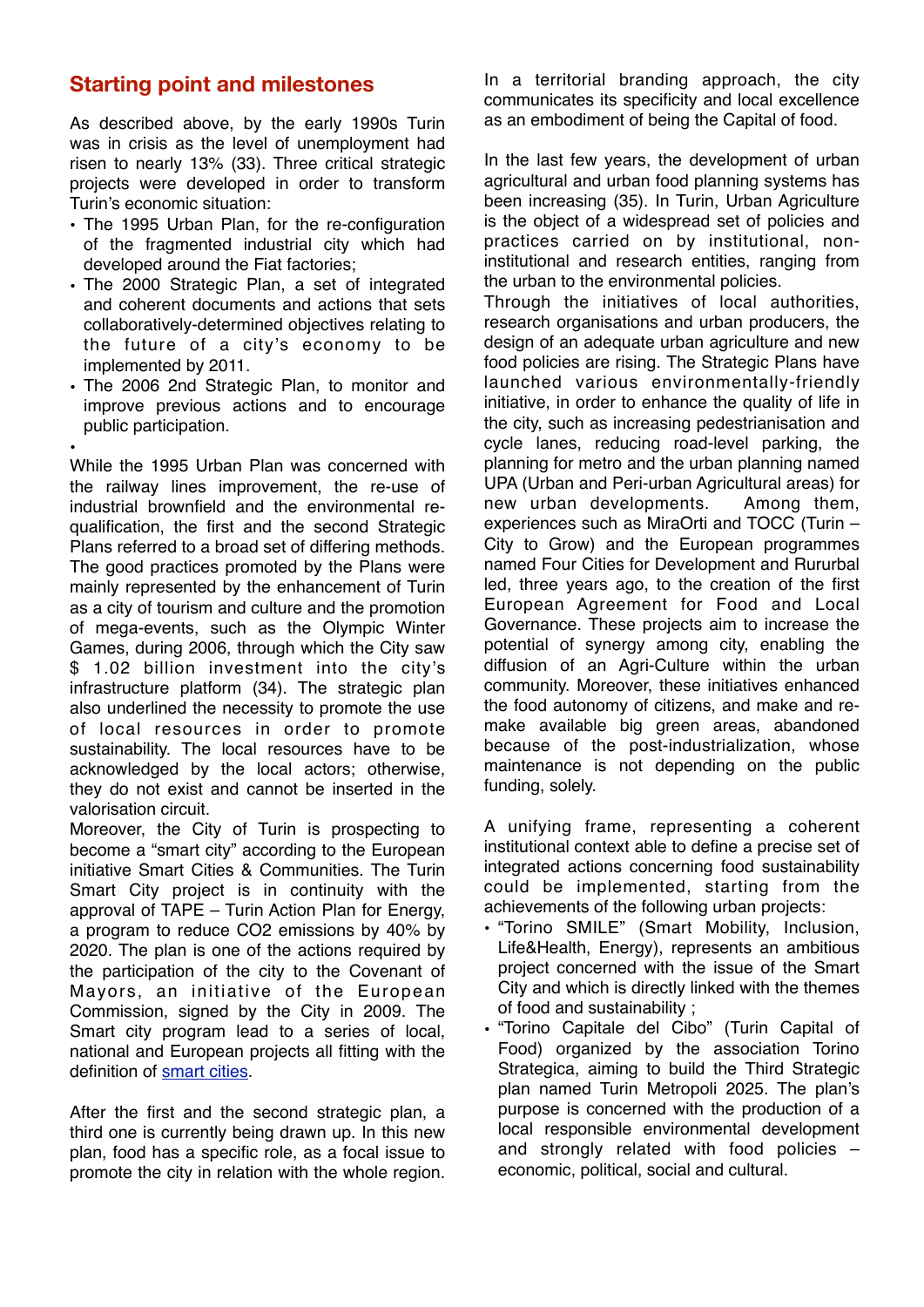The project's ambitious vision is to inspire national and international policies ;

• the project "FOOD START LAB", starting in autumn 2014 aiming to produce a first draft of the "food agenda" for the implementation of a concrete "food strategy" within the metropolitan area of Torino (ex Torino's Province).

#### **Possible leverages for a future Sustainable Food Policy.**

**The Slow Food Tribe celebrates good, clean and fair food** 

Even if the issue of the food sustainability cannot be considered as a key-point of the Turin strategic planning, it gained a momentum in Turin's renaissance during and after the crisis period and it is personified by the [Slow Food](http://www.slowfood.com) movement, born in Piedmont in the 1980s. Initiated by the charismatic Carlo Petrini, together with a group of activists, Slow Food has aimed, since the beginning, to defend regional traditions, good food and gastronomic pleasure, first in Italy, then at international level. In over two decades of history, the movement has evolved to embrace a comprehensive approach to food able to recognize the strong connections among planet, people, politics and culture. Today Slow Food represents a global movement involving thousands of projects and millions of people in 160 countries.

In 1996, the city of Turin hosted the first Salone del Gusto organized by Slow food, which has become in a few years one of the main events worldwide to speak about good food and gastronomy. Together with the appointment of Terra Madre, the Salone goes on to become a biennial event and one of the most important international event dedicated to artisanal, sustainable food and the small-scale producers that safeguard local traditions and high quality products.

Closely related to Slow Food message, a new concept of supermarket, entirely dedicated to artisanal and high quality food, was created in Turin. Indeed this food market is also a cooking school and hosts several restaurants. In a few years, it has become a very popular place in the city and has been also introduced in several other Italian cities and also in different countries.

**A city surrounded by a territory with a high potential.** 

In 2002, to promote the local food marketing, the Province of Turin presented the strategic plan called "Paniere dei prodotti tipici" (local and typical food basket). This project aims to identify, certify and promote local and typical food products, according to a technical, scientific and historian analysis, in order to provide a list of artisanal foods produced from locals raw materials, in order to support local communities' development. After a decade, the "Paniere" promotes 32 local products registered labels related to producers associations (one for each selected product). The network involves more than 1.000 local producers; 70 restaurants; 30 shops and participate to more than 50 professional fairs and exhibitions per year, to promote the whole project. It generates about 20 millions € of total income from products selling.

Different experiences of alternative food systems (AFSs) are taking place in the Province of Turin : 80 farmers market, 1.000 farms involved in direct selling and 106 box schemes, largely based in Turin. The Province of Turin is one of the territorial poles of the European project "[Rururbal"](http://www.rururbal.eu) (2010-2011), funded by the programme "Territorial Cooperation Objective -MED 2007-2013" to exchange best practices and develop common strategies to support short Food Supply Chains within a comprehensive territorial planning. Among the pilot actions of the project, the organisation of a farmers' market in Porta Palazzo, the largest open air market in Europe welcoming every Saturday around 100.000 visitors and the "charter for territorial and food governance".

In the meantime, the priorities have evolved towards a better enforcement of producers associations, through the building a more structured commercial network and system for technical assistance, a reinforcement of the control of guidelines and standards by all stakeholders, as well as, an observatory of prices, to match offer and demand. The strategic plan has been recently adapted to new challenges such as the possibility to supply public Food Services (with a particular focus on school canteens and environmental footprint); the promotion of consumer networks supporting small and local farming; the enlargement of good, safe, clean and ethical food access for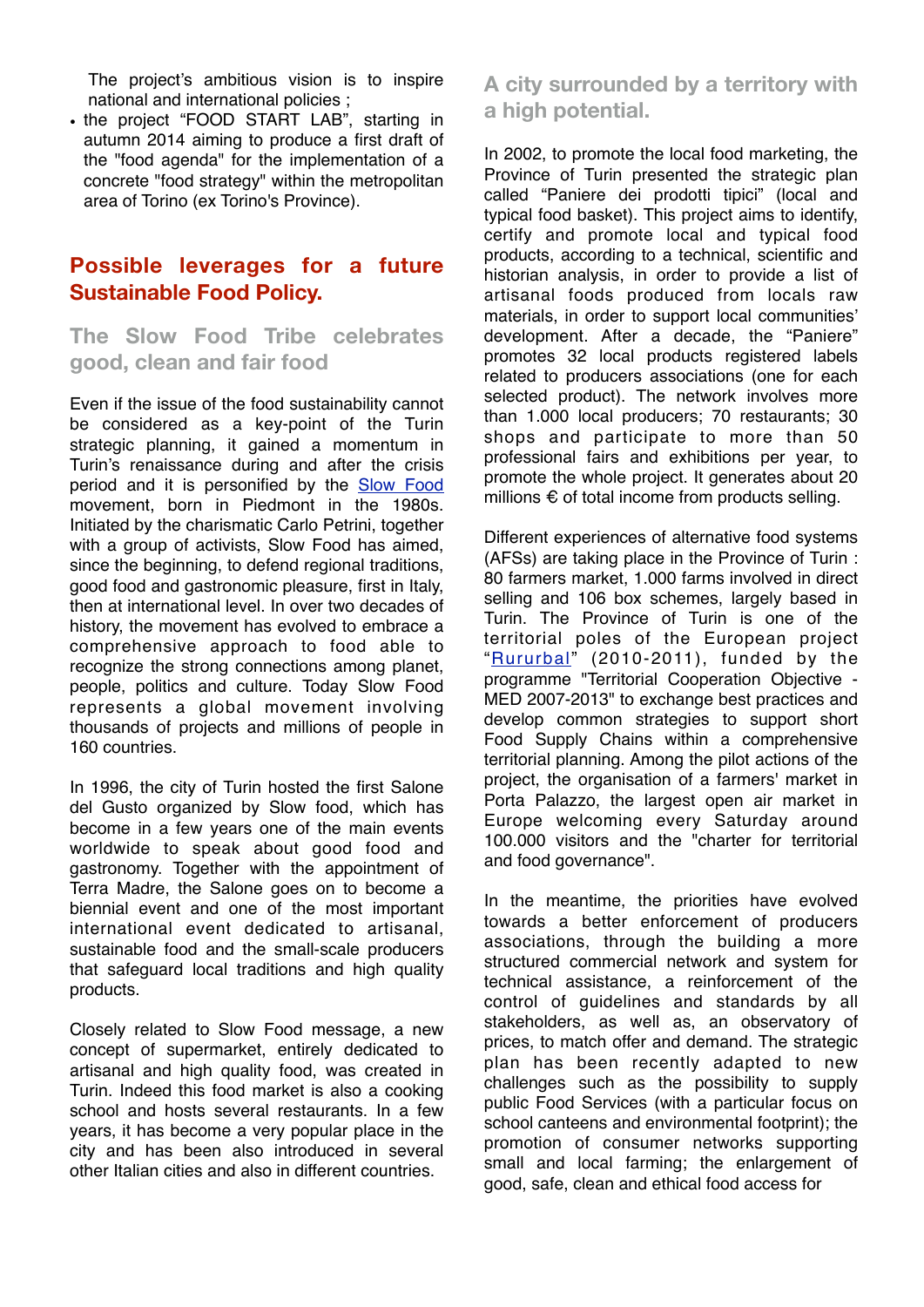all the population, including specific policies against soil consumption and farming areas reduction.

From 2011, the city (departements of Commerce, Public Education and Environment) and the province (departement of Rural Development) of Turin both started to work together, for the first time within the ALCOTRA funded project "Farmers Consumers Cross-border Territories", deepening the issue of metropolitan food policies, in order to make synergy between the eating city and the producing territory, with the main goal of promoting right for all to access healthy, sustainable and ethic food. The initiative aims to produce a survey of different case studies – such as Bristol, London, San Francisco and Vancouver – in order to enhance the existing good practice by studying new ones concerning local territory and food policies according to the different but interconnected needs of the whole metropolitan area (agriculture, commerce, environment, logistic, public health).

As a result, Turin's food system is today characterized by:

- open air food markets: 49 daily open air food markets for a total amount of 1.572 food sellers; among them, 252 are producers and 317 farmers who directly sell their products. The farmers comes from 102 municipalities of the 62 districts of Turin, 24 districts of Cuneo, 11 districts of Asti and 1 district in Alessandria. The province of Turin counts 390 daily open air food markets;
- shops, supermarkets, malls: 2.588 food shops and minimarkets and 1.370 shops selling food among other products; 20 medium only-food supermarkets, 233 mixed shops, 5 mixed big shops and 11 malls and 4.088 cafeterias, restaurants etc;
- public canteens: the public school canteens in Turin provide more than 8 million meals per year; the seven university canteens provide up to 1.232 meals each day and more than 10 milions of meals in peri-urban area";
- alternative food networks : 70 ethical or common purchasing groups and almost 400 urban vegetable gardens. In the metropolitan area 2.128 farms are active, among which 756 directly selling their products.
- wholesale food markets: "Turin has the third wholesale market for fresh fruits and vegetables in Italy (after Milan and Rome), distributing about the 2/3 of fruits of vegetables consumed in the city (506.773 tons in 2013).

31% of fruits and vegetables are produced in Piedmont. The rest is produced in other Italian regions (45%), UE (12%) and extra UE (10%)

• waste management: during 2013, the nonrecyclable waste production of Turin's citizens was 301 kg per person, among which 60 kg/ person were recyclable organic waste (20% of total waste).

# **The Good Samaritan project: a social concern deeply rooted in the city DNA**

This initiative is based on the so-called Good Samaritan Law (italian Law N° 155/03) created to encourage food donation to nonprofits by minimizing liability. It allows non-profit and recognized organizations to increase the sources of supply by introducing a new possibility of food aid: to recover surplus food from the catering (collective and organized catering, canteens, schools, hospitals, hotels, etc.) and the distribution sectors.

Since 2003, 8 Italian cities have initiated a project: Bologna, Como, Firenze, Milano, Pavia, Roma, Torino, Varese. Primary and few secondary schools in Turin donate bread, fruit, which have not been served on the tables. Every day, around 150kg of bread and 50 kg of fruits are redistributed to social centers according to a list established by the Social Policy department of the city. The whole project is managed by the municipal company for waste management, AMIAT.

This thematic of food waste was in the spotlight of the Smart City Days, held in Turin from May 24th to June 9th in 2013, with a free meal prepared for 3.000 people at the occasion of the national day, with edible food (mainly vegetable) cooked by catering companies, which would have been normally discarded by wholesale markets, because unsold.

### **Eating with religions: a groundbreaking project for the Public Food Service**

In such a multi-ethnical city, a great attention is paid to the different menus served in the school canteens. Therefore, in Turin's schools it is possible to ask for special menus, which are available not only for medical reasons and ethical (religious or cultural) ones. Among 55.000 users, 8.000 of them benefit from the option to ask for an alternative menu (without pork, without meat